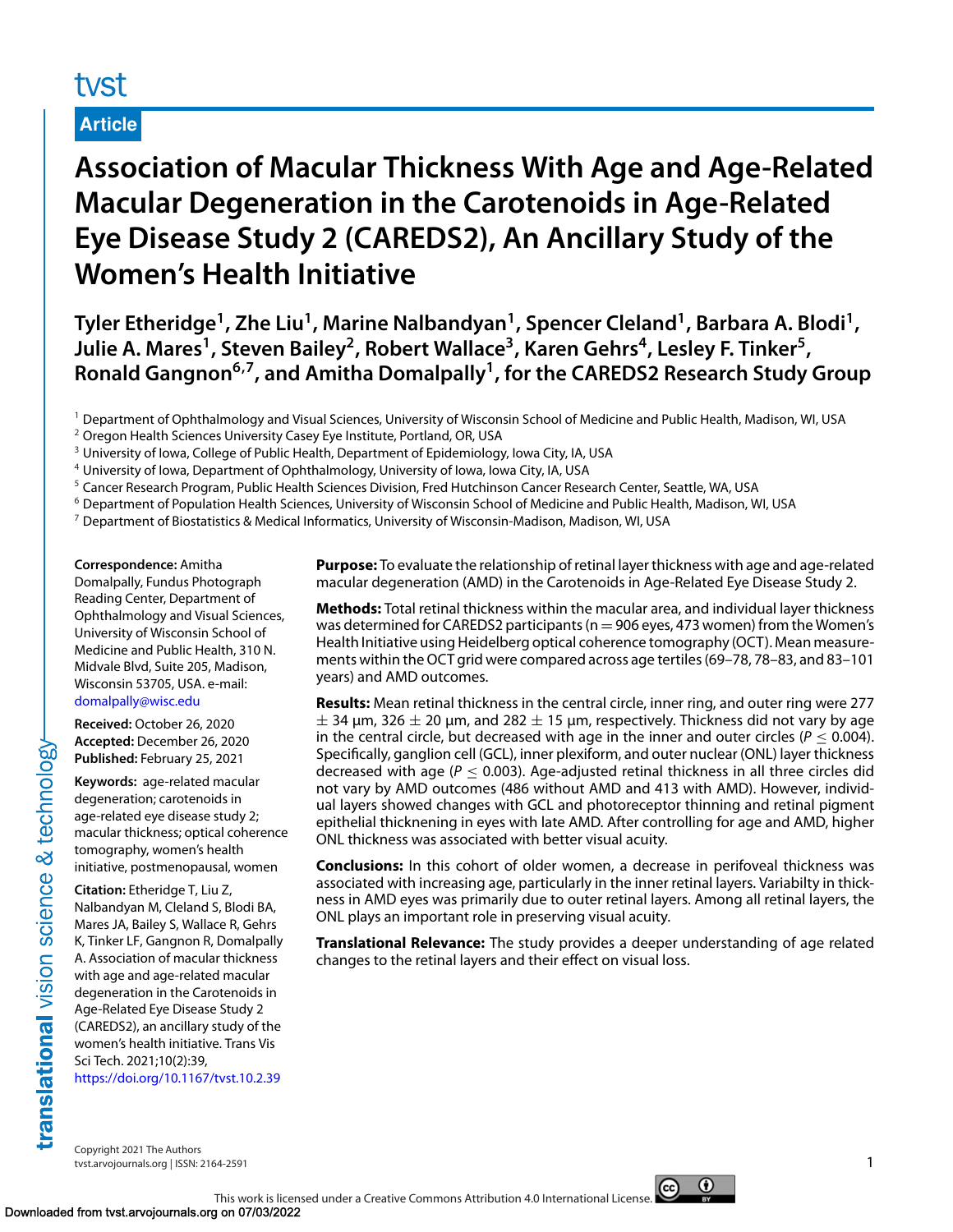# **Introduction**

Optical coherence tomography (OCT) provides noninvasive in vivo cross-sectional imaging of the retina. Spectral domain OCT (SD-OCT) devices permit the demarcation of individual retinal layers at higher acquisition speeds and image resolution from previous devices.<sup>1</sup> In addition, SD-OCT enables automated segmentation and quantification of individual retinal layers through the application of various software and segmentation algorithms. Previous studies have demonstrated that SD-OCT segmentation software produces reproducible thickness measurements[.2](#page-11-0)

SD-OCT is used extensively in clinical practice and clinical trials to measure the thickness of the retina and identify anatomic changes that occur with diseases, including those related to aging. For example, in age-related macular degeneration (AMD), SD-OCT segmentation has been used to monitor drusen, choroidal neovascularization, and geographic atrophy[.3](#page-11-0) SD-OCT segmentation is also used to identify thinning of the nerve fiber layer in neurodegenera-tive diseases, such as Alzheimer's disease.<sup>[4](#page-11-0)</sup> The description of SD-OCT changes in diseases of aging have been constrained by small sample sizes of populations younger than 75 years and an overrepresentation of severe disease. In addition, normative thickness data from proprietary SD-OCT manufacturers are not publicly available.

Previous studies that have used SD-OCT segmentation to evaluate the distribution of retinal layer thickness measurements across population subgroups were vital to understanding the epidemiological associations and pathophysiological mechanisms of disease, as well as to define normal ranges.<sup>[5–](#page-11-0)[12](#page-12-0)</sup> However, these studies have been limited to population studies without retinal diseases. We used data from the Carotenoids in Age-Related Eye Disease Study 2 (CAREDS2), a unique, and well-characterized cohort of women aged 69 to 101 years at the time of their participation in 2016 to 2019, to provide the macular thickness measurements and to study the relationship with age and AMD. We also explored relationships between the thickness of individual retinal layers and best-corrected visual acuity. CAREDS2 is an ancillary study of the Women's Health Initiative Observation Study (WHI-OS).

# **Methods**

## **Participants**

The details of the CAREDS study population has been previously published.<sup>[13](#page-12-0)</sup> In summary, the WHI-OS, a prospective cohort study at 40 sites throughout the United States investigating the most common causes of morbidity and mortality among postmenopausal women aged 50 to 79 years ( $n =$  $3143$  $3143$  $3143$ ).<sup>14</sup> Eligibility criteria included having high or low dietary lutein plus zeaxanthin intake levels (>78th or <28th percentiles) at WHI enrollment (1994–1998). Women from three WHI-OS study sites were invited to participate in CAREDS: the University of Wisconsin (Madison, WI), the University of Iowa (Iowa City, IA), and the Kaiser Center for Health Research (Portland, OR), were recruited for CAREDS baseline  $(2001-2004)$  (n = 2005). Of the CAREDS cohort, 685 participated in the CAREDS2 follow-up (2016– 2019), of which 487 participated in study visits inperson. The analysis dataset for this project includes 473 women who completed SD-OCT scans. The age of the participants at the time of OCT assessment in CAREDS2 ranged from 69 to 101 years. The study was approved by the institutional review boards associated with each center. All participants provided written informed consent, and the study adhered to the tenets of the Declaration of Helsinki.

#### **SD-OCT Imaging**

SD-OCT scans were acquired by certified photographers with a Heidelberg Spectralis (Heidelberg Engineering, Heidelberg, Germany) OCT machine following the CAREDS2 reading center (Fundus Photograph Reading Center, University of Wisconsin– Madison) approved protocol. Volume scans centered on the macula were obtained from both eyes for all study participants. The macular scan protocol includes  $a 20^{\circ} \times 20^{\circ}$  volume scan at high speed with 97 B scans, interscan distance of 60 μm and an image averaging of five frames.

#### **Retinal Layer Segmentation**

Retinal layers were automatically segmented using Heidelberg Spectralis software (version 1.9.13.0). Layers were defined using the boundaries generated by the software. The layers, including internal limiting membrane (ILM), retinal nerve fiber layer, ganglion cell layer (GCL), inner plexiform layer (IPL), inner nuclear layer, outer plexiform layer, outer nuclear layer (ONL), photoreceptor layer (PR), and retinal pigment epithelium (RPE), are shown in [Figure 1.](#page-2-0) The boundaries of the total retina were defined as ILM to BM. The total retina was divided into the inner and outer retinal layers by the software. The inner retinal layers were defined as ILM to external limiting membrane and the outer retinal layers as external limiting membrane to BM, respectively.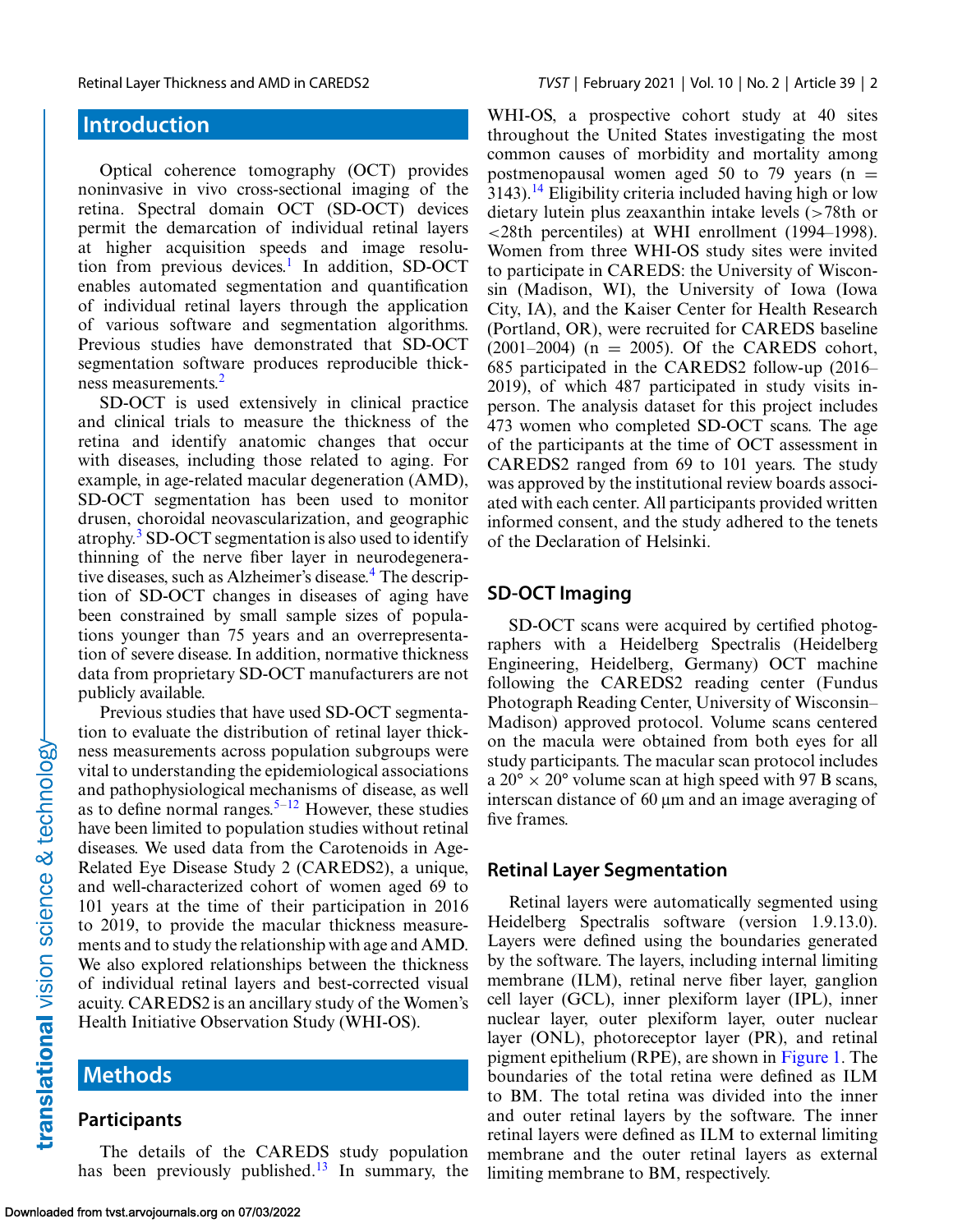

**Figure 1.** Representative SD-OCT scan and the nine sectors of the ETDRS grid with segmentation performed and retinal layers evaluated. (**A**) The nine sectors of the ETDRS grid, including the central circle cell (*C0*), inner nasal cell (*N1*), outer nasal cell (*N2*), inner superior cell (*S1*), outer superior cell (*S2*), inner temporal cell (*T1*), outer temporal cell (*T2*), inner inferior cell (*I1*), and outer inferior cell (*I2*). The nine sectors of the ETDRS grid were combined to form the central circle (1 mm diameter), inner ring (3 mm diameter), and outer ring (6 mm diameter). (**B**) Representative SD-OCT B-scan with default segmentation through the fovea, including the ILM (red), RNFL (teal), GCL (purple), IPL (blue), INL (orange), OPL (maroon), ONL (yellow),

#### <span id="page-2-0"></span>Retinal Layer Thickness and AMD in CAREDS2 *TVST* | February 2021 | Vol. 10 | No. 2 | Article 39 | 3

The segmentation was reviewed throughout the entire Early Treatment in Diabetic Retinopathy Study (ETDRS) grid and segmentation errors were manually edited within the Heidelberg Spectralis software in all scans as needed. Segmentation review and editing was performed by masked, study certified graders at the CAREDS2 reading center. A total of 946 SD-OCT images from 473 CAREDS2 study participants were available for segmentation. ETDRS grid centration was assessed and scans with additional artifacts, such as z-offset  $(n = 3)$  and B-scan inversion  $(n = 2)$  were excluded. Additional SD-OCT scans were excluded because of grossly inaccurate segmentation throughout all retinal layers beyond that correctable by manual editing  $(n = 2)$ . The remainder of excluded SD-OCT scans were due to confounding pathology, including macular hole  $(n = 8)$ , significant intraretinal or subretinal fluid (n = 4), and severe macular degeneration (n = 21) prohibiting the identification of individual retinal layers.

Thickness maps were generated within Heidelberg Spectralis software, providing mean macular thickness  $(\mu m)$  and volume  $(mm<sup>3</sup>)$  measurements for the nine sectors of the ETDRS grid, which were combined to form three concentric circles, including the central circle (1 mm diameter), inner ring (3 mm diameter), and outer ring (6 mm diameter) as displayed in Figure 1.

#### **AMD Assessment**

AMD presence and severity at CAREDS baseline (2001–2004) was evaluated using 30° stereoscopic fundus photographs and at CAREDS2 follow-up (2016-2019) using 30° stereoscopic digital images. Of the 487 CAREDS2 participants, AMD status was determined from fundus photographs in 470 (96.5%) participants. AMD status of an additional five participants was determined from provider reports or medical records. Three field stereoscopic color photographs were evaluated for presence and severity of AMD using the Age-related Eye Disease Study (AREDS) severity scale.<sup>15</sup> Based on CAREDS2 protocol defined outcomes, we grouped the original AREDS 12-step AMD scale into early AMD (AREDS levels 1–5), intermediate AMD (AREDS levels 6–8) and late AMD (AREDS levels 9–11b). Late AMD was further classified as geographic atrophy and neovascular AMD.

<sup>←</sup> ELM (pink), PR (green), RPE (light blue), and BM (red). (**C**) Depiction of segmentation performed, and retinal layers evaluated.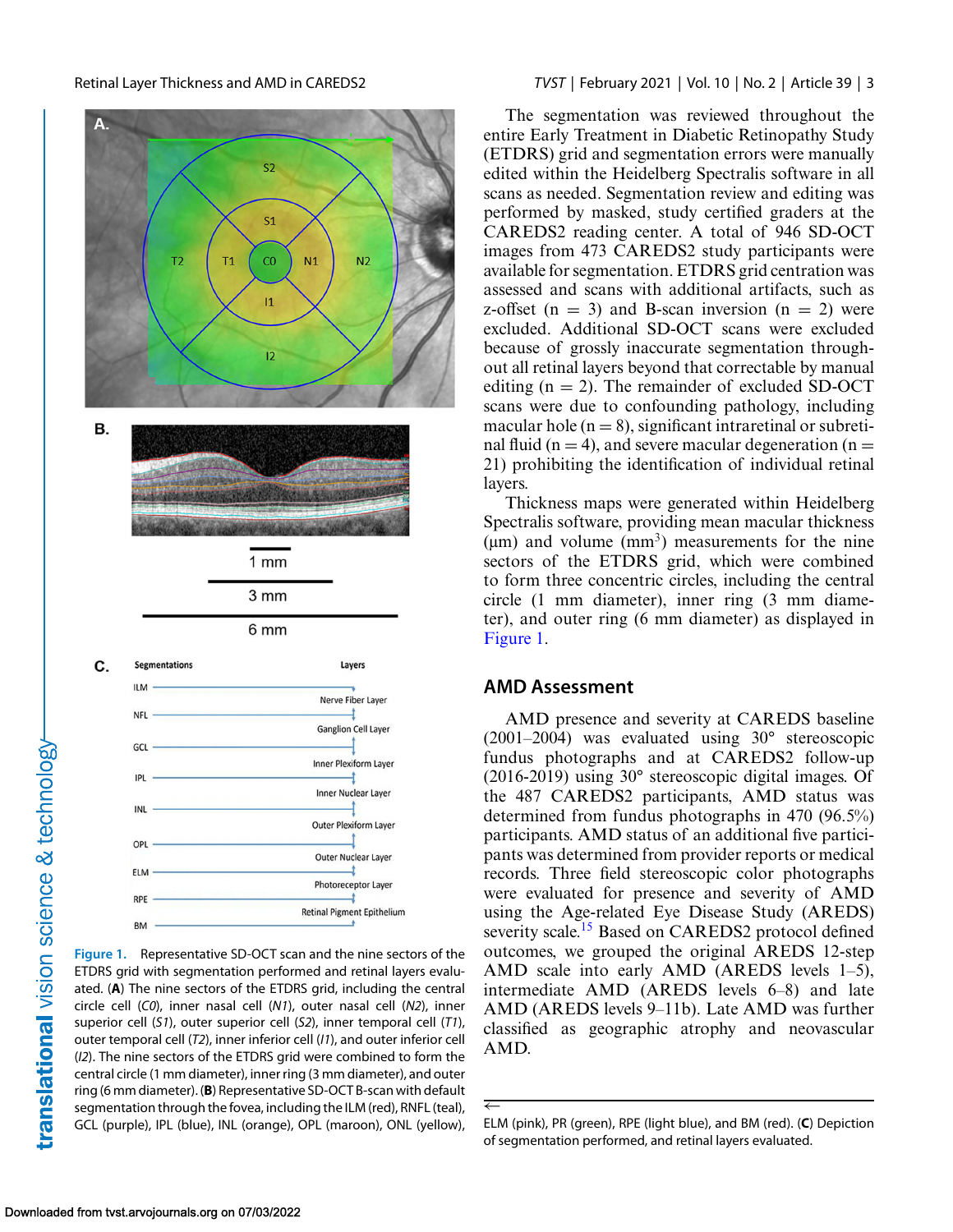#### **Best Corrected Visual Acuity**

Best corrected visual acuity (BCVA) was measured using the standardized ETDRS protocol modified for the AREDS trials.[16](#page-12-0)

#### **Statistical Analysis**

Macular thickness and volume measurements of the central circle (1 mm diameter), inner ring (3 mm diameter), and outer ring (6 mm diameter) were expressed as means  $\pm$  standard deviation (SD) or least squares mean  $\pm$  standard error (SE). Age was categorized into tertiles, and a *P* value for continuous trend over years was computed. AMD outcomes were expressed as a categorical variable, including no AMD, early AMD, intermediate AMD, and late AMD. We investigated the association between mean macular thickness and age tertile, as well as mean macular thickness and AMD outcomes, adjusted for age. Generalized estimating equations were used, which enabled the use of scans from both study eyes of each participant. Empirical standard error estimates were used for generalized estimating equations parameter estimation considering within person correlation. A two-tailed  $P$  value  $< 0.05$ was considered significant. We also examined the ageadjusted associations between BCVA and individual layer thickness in the central circle, including sensitivity analyses, excluding participants with cataract and late AMD. Statistical analysis was performed using SAS software, version 9.4 (SAS Institute Inc., Cary, NC, USA).

# **Results**

#### **Macular Thickness by Age**

Overall, 946 SD-OCT scans of both eyes of 473 CAREDS2 participants were available for the current analysis. After excluding 40 scans, 906 scans were evaluated as presented in [Table 1.](#page-4-0) Mean (SD) macular thickness overall, and in individual retinal layers are described by age tertile, within each of the nine ETDRS subfields [\(Fig. 2A](#page-5-0) and [Table 2\)](#page-6-0). In the central circle, we did not observe significant variations in the total retinal thickness by age. However, in the analysis of separate layers, the IPL, ONL, and PR layers were significantly thinner with age. In the more peripheral inner and outer rings, the overall thickness of the retina and some specific layers (GCL, IPL, and ONL) also significantly decreased with age.

### **Macular Thickness by AMD Presence and Severity**

The thickness of the total retina was similar in eyes with and without AMD in the central circle, as well as inner and outer rings [\(Fig. 2B](#page-5-0) and [Table 3\)](#page-8-0). Eyes with AMD were further classified into early AMD (n  $= 205$ ), intermediate AMD (n  $= 185$ ), and late AMD  $(n = 23)$ . Of the 23 eyes with late AMD, five  $(22\%)$  had geographic atrophy (both central and noncentral) and 18 (78%) had neovascular AMD. The thickness of the total retina did not vary by AMD severity in the central circle, as well as inner and outer rings ( $P = 0.35$ ,  $P =$ 0.26, and  $P = 0.51$ ). The thickness of the inner retinal layers was also similar across AMD outcomes in the central circle and outer ring ( $P = 0.11$  and  $P = 0.25$ ) but decreased significantly with increasing AMD severity in the inner ring ( $P = 0.003$ ). The thickness of the outer retinal layers decreased significantly with increasing AMD severity in the central circle, as well as inner and outer ring ( $P = 0.009$ ,  $P = 0.002$ , and  $P = 0.009$ ). In the analysis of the individual retinal layers, the thickness of the RPE increased with AMD severity within the central circle, as well as inner and outer rings  $(P =$ 0.001,  $P = 0.0005$ , and  $P = 0.002$ ). These results were likely due to 78% of late AMD eyes being neovascular compared to 22% having geographic atrophy. The PR layer in the central circle, but not the inner and outer rings, was thinner in eyes with AMD compared to those without AMD ( $P = 0.0008$ ). The thickness of the GCL decreased by AMD severity in the inner ring  $(P = 0.05)$ .

#### **Macular Thickness and Visual Acuity**

Mean  $\pm$  SD BCVA with each age tertile was 82.5  $\pm$ 7.9, 80.1  $\pm$  11.9, and 76.5  $\pm$  15.4; BCVA significantly declined with age  $(P < 0.0001)$ , and the presence of late AMD ( $P < 0.0001$ ) when adjusted for age. The association of RPE thickness to BCVA was no longer significant ( $P = 0.61$ ), after excluding women with late AMD. In the age-adjusted model, increased thickness of the ONL was associated with better visual acuity whereas increased thickness of the RPE was associated with reduced BCVA [\(Table 4\)](#page-10-0). The association of ONL thickness to BCVA weakened but remained statistically significant after excluding patients with cataract. Further excluding participants with late AMD attenuated the association further. The beta-coefficients (*P* values) for the association of ONL thickness to BCVA were 0.096 (0.001) with age-adjustment, 0.070 (0.01) after excluding women with cataract, and 0.047 (0.08) after further excluding women with late AMD.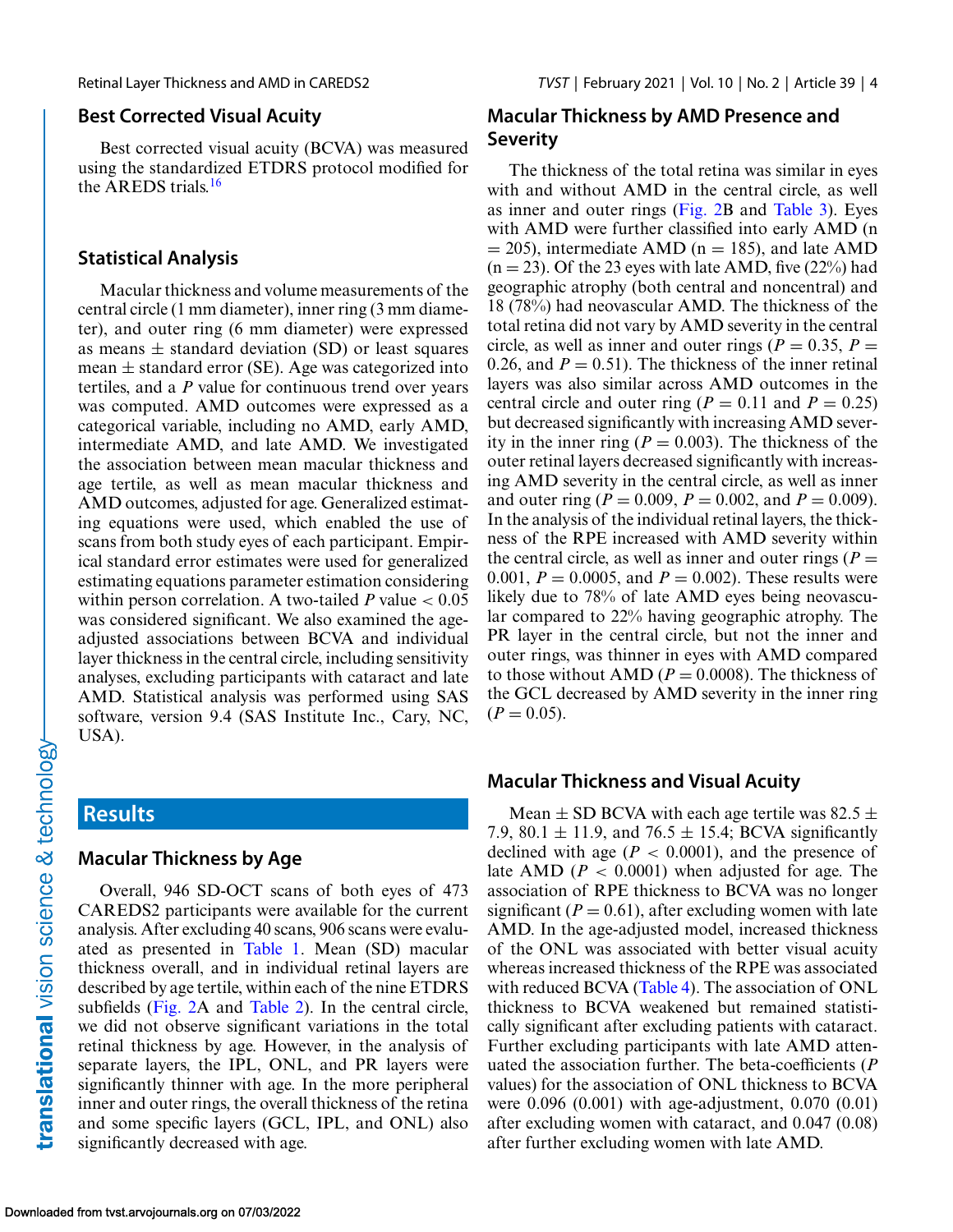<span id="page-4-0"></span>

| Table 1. Mean Macular Thickness and Volume by Retinal Layer |                                     |          |                  |                                                 |                            |                                      |                                                                                  |                                                          |                                         |                                              |                                                          |
|-------------------------------------------------------------|-------------------------------------|----------|------------------|-------------------------------------------------|----------------------------|--------------------------------------|----------------------------------------------------------------------------------|----------------------------------------------------------|-----------------------------------------|----------------------------------------------|----------------------------------------------------------|
|                                                             |                                     |          |                  |                                                 |                            | Retinal Layers                       |                                                                                  |                                                          |                                         |                                              |                                                          |
|                                                             |                                     |          |                  |                                                 |                            | Inner                                |                                                                                  | Outer                                                    |                                         |                                              | Retinal                                                  |
|                                                             |                                     | Inner    |                  |                                                 | Ganglion                   |                                      | Inner                                                                            |                                                          | Outer                                   | Photo-                                       | Pigment                                                  |
|                                                             | Total                               | Retinal  | Outer<br>Retinal | Nerve<br>Fiber                                  | Cell                       | Plexi-<br>form                       | Nuclear                                                                          | Plexi-<br>form                                           | Nuclear                                 | receptor                                     | Epithe-                                                  |
|                                                             | Retina                              | Layers   | Layers           | Layer                                           | Layer                      | Layer                                | Layer                                                                            | Layer                                                    | Layer                                   | Layer                                        | lium                                                     |
| Macular thickness (µm)                                      |                                     |          |                  |                                                 |                            |                                      |                                                                                  |                                                          |                                         |                                              |                                                          |
| Central Circle                                              | 277 (34)                            | 188 (26) | 86 (14)          | 13(3)                                           | 16(8)                      | 21(4)                                | 23(7)                                                                            | 28 (6)                                                   | 89(13)                                  | 68(5)                                        | 18 (14)                                                  |
| Inner Ring                                                  |                                     |          |                  |                                                 |                            |                                      |                                                                                  |                                                          |                                         |                                              |                                                          |
| Nasal                                                       | 333 (23)                            | 252 (20) |                  |                                                 |                            |                                      |                                                                                  |                                                          |                                         |                                              |                                                          |
| Temporal                                                    | 318 (21)                            | 237 (19) |                  |                                                 | 46 (7)<br>42 (8)           |                                      |                                                                                  | $35 (7)$<br>$37 (4)$<br>$35 (8)$<br>$35 (5)$<br>$34 (5)$ | 70 (12)<br>72 (9)<br>65 (12)<br>65 (12) |                                              | $15 (7)$<br>$15 (4)$<br>$15 (6)$<br>$15 (5)$<br>$15 (5)$ |
| Superior                                                    | 329 (22)                            | 248 (19) |                  |                                                 | 47(6)                      |                                      |                                                                                  |                                                          |                                         |                                              |                                                          |
| Inferior                                                    | 325 (21)                            | 246 (20) |                  |                                                 |                            |                                      |                                                                                  |                                                          |                                         |                                              |                                                          |
| Average                                                     | 326 (20)                            | 246 (19) | 80(5)            |                                                 | 46 (8)<br>45 (7)           | 39 (4)<br>38 (4)<br>37 (4)<br>38 (4) | $40$<br>$37$<br>$37$<br>$4$<br>$39$<br>$4$<br>$4$<br>$5$<br>$39$<br>$39$<br>$39$ |                                                          | 68(9)                                   | $65$ (3)<br>$65$ (3)<br>$64$ (2)<br>$64$ (2) |                                                          |
| Outer Ring                                                  |                                     |          |                  |                                                 |                            |                                      |                                                                                  |                                                          |                                         |                                              |                                                          |
| Nasal                                                       | 299 (20)                            | 221 (19) | 77(3)            |                                                 |                            |                                      |                                                                                  |                                                          |                                         |                                              |                                                          |
| Temporal                                                    | 270 (15)                            | 192 (15) | 77 (3)<br>78 (3) | 53 (10)<br>22 (3)<br>41 (8)<br>41 (9)<br>39 (6) | $78998$<br>$7898$<br>$788$ |                                      |                                                                                  |                                                          |                                         |                                              |                                                          |
| Superior                                                    | 283 (16)                            | 204 (15) |                  |                                                 |                            |                                      |                                                                                  |                                                          |                                         |                                              |                                                          |
| Inferior                                                    | 274 (17)                            | 197 (16) | 76(3)            |                                                 |                            |                                      |                                                                                  |                                                          |                                         |                                              |                                                          |
| Average                                                     | 282 (15)                            | 204 (15) | 77(3)            |                                                 | 30 (4)                     |                                      |                                                                                  |                                                          | 53 (6)                                  |                                              |                                                          |
| Macular volume (mm <sup>3</sup> )                           |                                     |          |                  |                                                 |                            |                                      |                                                                                  |                                                          |                                         |                                              |                                                          |
| ETDRS grid                                                  | 8.2(0.5)                            | 6.0(0.4) | 2.2(0.1)         | 1.0(0.2)                                        | 0.9(0.1)                   | 0.8(0.1)                             | 0.9(0.1)                                                                         | 0.8(0.1)                                                 | 1.6(0.2)                                | 1.8(0.1)                                     | 0.4(0.1)                                                 |
|                                                             | Numbers are presented as mean (SD). |          |                  |                                                 |                            |                                      |                                                                                  |                                                          |                                         |                                              |                                                          |

translational vision science & technology-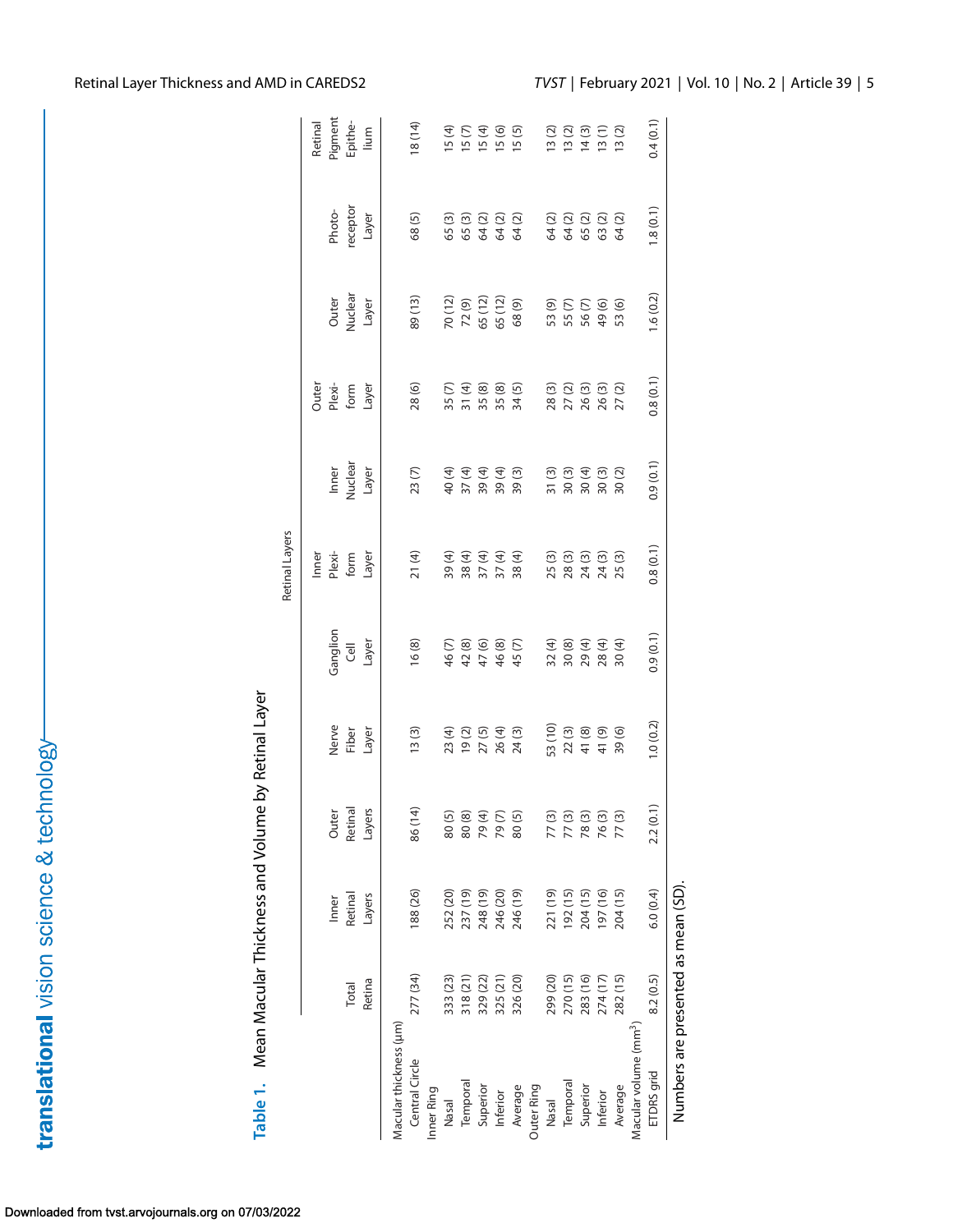<span id="page-5-0"></span>

**Figure 2.** Mean macular thickness and volume by retinal layer. (**A**) Thickness and volume by age tertile (years). (**B**) Thickness and volume by AMD outcome, age adjusted. \* indicates *P* < 0.05.

# **Discussion**

The histologic correlates of OCT images have been studied extensively,  $17-19$  and results of histological  $20-22$ and OCT studies $23-25$  indicate that many regions of the macula thin with age and neurodegenerative diseases. In the current analysis, we provide normative data on the macular thickness of women age 69 to 101 years and describe the variations in macular thickness across age and AMD outcomes. Results of this report corroborate other population-based studies demonstrating reduced retinal thickness with age, particularly outside the central circle. $5-8,26$  $5-8,26$ 

The difference in outer retinal thickness between AMD and non-AMD eyes was expected considering AMD is a disease primarily affecting the RPE. However, the difference in thickness between no AMD and early AMD was not discernible, which makes this measurement inadequate for identifying the transition. Outer retinal quantification in advanced AMD is an important biomarker for disease monitoring.<sup>[27,28](#page-12-0)</sup> Our data showed increasing outer retinal thickness in all three circles from early to intermediate AMD indicating the role of quantitative monitoring of disease severity.

The positive association between the thickness of the ONL and BCVA, adjusted for age, is noteworthy. Previously, individual retinal layers and impact on visual acuity has mostly been evaluation in relation to epiretinal membrane surgery or other retinal diseases such diabetes and glaucoma.<sup>[29–31](#page-12-0)</sup> Histopathologic studies have shown degeneration of ONL with loss of nuclei due to aging.<sup>32</sup> The current study shows a thinning of ONL with age and that the age-adjusted association between ONL and BCVA persists after excluding participants with cataract, indicating that vision is preserved in those with delayed aging effects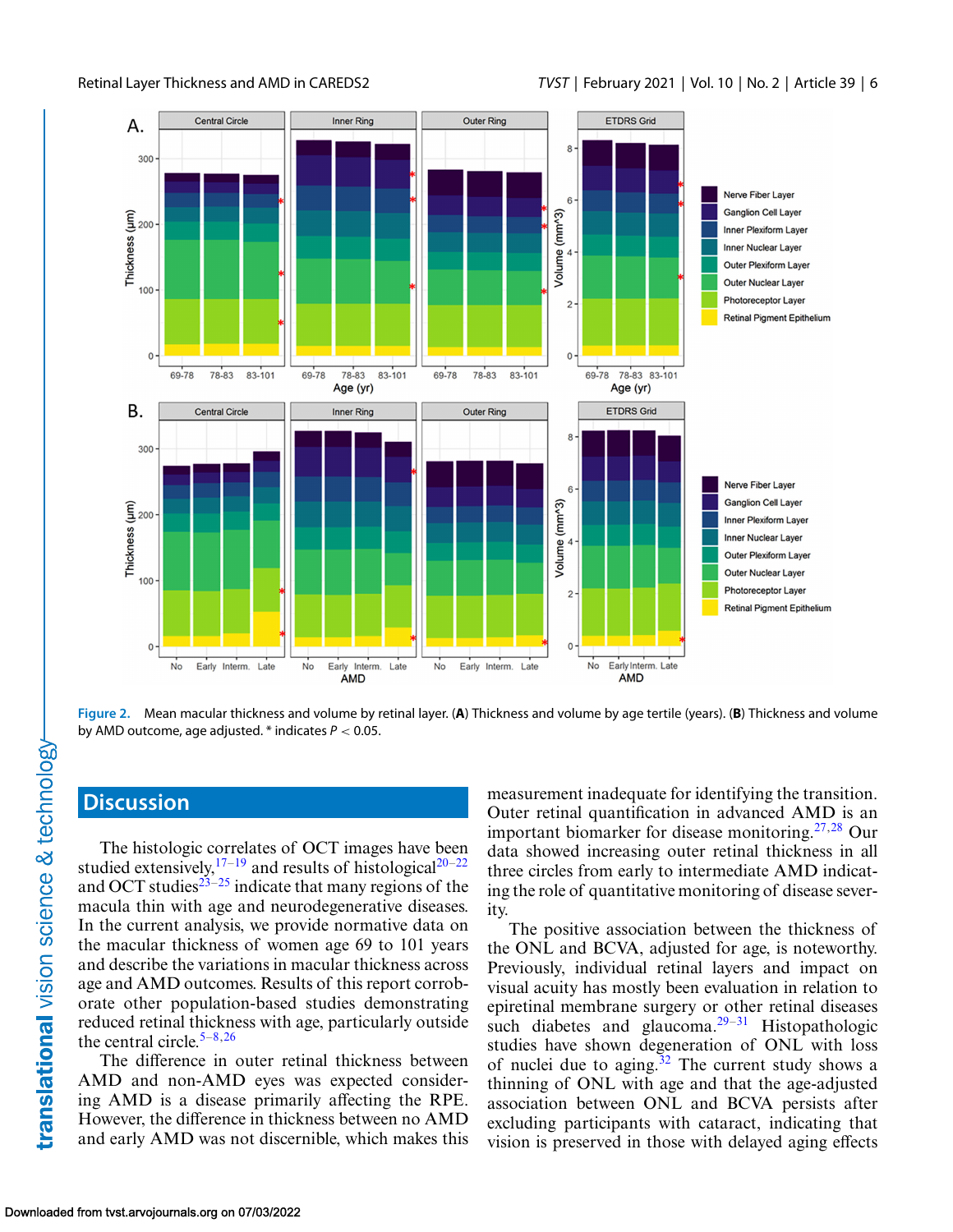### <span id="page-6-0"></span>**Table 2.** Mean Macular Thickness and Volume by Age Group

|                                                   |                   | Age Groups, Tertile (Years) |                   |          |
|---------------------------------------------------|-------------------|-----------------------------|-------------------|----------|
|                                                   | Tertile 1 69-78   | Tertile 2 78-83             | Tertile 3 83-101  | P Value  |
| Total retina, number of eyes                      | 330               | 321                         | 255               |          |
| Macular thickness (µm)                            |                   |                             |                   |          |
| Central circle                                    | 278 (33)          | 277 (28)                    | 277 (42)          | 0.89     |
| Inner ring                                        | 330 (20)          | 326 (18)                    | 323 (23)          | 0.001    |
| Outer ring                                        | 284 (16)          | 280 (15)                    | 280 (15)          | 0.004    |
| Macular volume $(mm3)$                            |                   |                             |                   |          |
| ETDRS grid                                        | 8.3(0.5)          | 8.2(0.4)                    | 8.2(0.5)          | 0.002    |
| Inner retinal layers, number of eyes              | 312               | 307                         | 236               |          |
| Macular thickness (µm)                            |                   |                             |                   |          |
| Central circle                                    | 190 (28)          | 188 (23)                    | 187 (26)          | 0.25     |
| Inner ring                                        | 249 (19)          | 245 (17)                    | 241 (19)          | < 0.0001 |
| Outer ring                                        | 206 (15)          | 203 (14)                    | 201 (14)          | 0.001    |
| Macular volume (mm <sup>3</sup> )                 |                   |                             |                   |          |
| ETDRS grid                                        | 6.1(0.4)          | 6.0(0.4)                    | 5.9(0.4)          | < 0.0001 |
| Outer Retinal Layers, number of eyes              | 330               | 321                         | 255               |          |
| Macular thickness (µm)                            |                   |                             |                   |          |
| Central circle                                    | 86 (11)           | 86 (12)                     | 86 (20)           | 0.40     |
| Inner ring                                        | 80(5)             | 79(3)                       | 80(7)             | 0.98     |
| Outer ring                                        | 77(3)             | 77(2)                       | 78(3)             | 0.10     |
| Macular volume $(mm3)$                            |                   |                             |                   |          |
| ETDRS grid                                        | 2.2(0.1)          | 2.2(0.1)                    | 2.2(0.1)          | 0.57     |
| Nerve fiber layer, number of eyes                 | 319               | 309                         | 241               |          |
| Macular thickness (µm)                            |                   |                             |                   |          |
| Central circle                                    | 13(3)             | 13(3)                       | 13(2)             | 0.32     |
| Inner ring                                        | 23(3)             | 24(3)                       | 24(3)             | 0.21     |
| Outer ring                                        | 39(6)             | 39(6)                       | 39(7)             | 0.83     |
| Macular volume (mm <sup>3</sup> )                 |                   |                             |                   |          |
| ETDRS grid                                        | 1.0(0.1)          | 1.0(0.2)                    | 1.0(0.2)          | 0.93     |
| Ganglion cell layer, number of eyes               | 317               | 309                         | 240               |          |
| Macular thickness (µm)                            |                   |                             |                   |          |
| Central circle                                    | 17(13)            | 16(4)                       | 16(4)             | 0.08     |
| Inner ring                                        | 46(7)             | 45(6)                       | 44 (7)            | < 0.0001 |
| Outer ring                                        | 30(4)             | 30(4)                       | 29(4)             | < 0.0001 |
| Macular volume $(mm3)$                            |                   |                             |                   |          |
| ETDRS grid                                        | 0.9(0.1)          | 0.9(0.1)                    | 0.9(0.1)          | < 0.0001 |
| Inner plexiform layer, number of eyes             | 307               | 308                         | 230               |          |
| Macular thickness (µm)                            |                   |                             |                   |          |
| Central circle                                    | 22(4)             |                             |                   | 0.04     |
|                                                   | 38(4)             | 21(4)<br>37(4)              | 21(4)             | < 0.0001 |
| Inner ring<br>Outer ring                          | 26(2)             |                             | 37(4)             | 0.006    |
| Macular volume (mm <sup>3</sup> )                 |                   | 25(3)                       | 25(2)             |          |
|                                                   |                   |                             |                   | 0.0004   |
| ETDRS grid<br>Inner nuclear layer, number of eyes | 0.80(0.07)<br>307 | 0.78(0.07)<br>308           | 0.78(0.07)<br>230 |          |
|                                                   |                   |                             |                   |          |
| Macular thickness (µm)                            |                   |                             |                   |          |
| Central circle                                    | 22(7)             | 23(6)                       | 24(7)             | 0.10     |
| Inner ring                                        | 39(4)             | 39(3)                       | 39(3)             | 0.03     |
| Outer ring                                        | 30(3)             | 30(2)                       | 30(2)             | 0.13     |
| Macular volume (mm <sup>3</sup> )                 |                   |                             |                   |          |
| ETDRS grid                                        | 0.9(0.1)          | 0.9(0.1)                    | 0.9(0.1)          | 0.08     |
| Outer plexiform layer, number of eyes             | 311               | 311                         | 234               |          |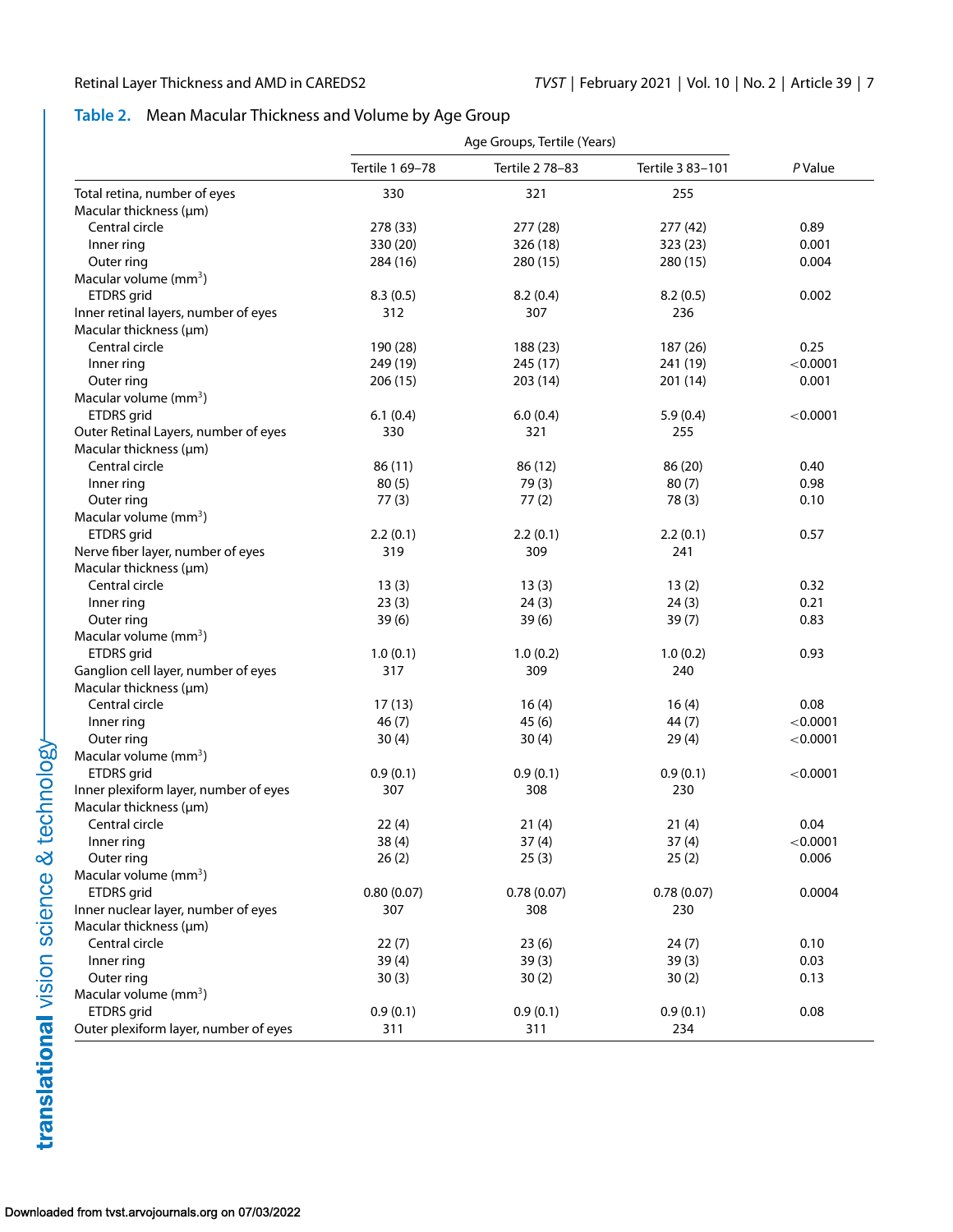#### **Table 2.** Continued

|                                            |                 | Age Groups, Tertile (Years) |                  |         |
|--------------------------------------------|-----------------|-----------------------------|------------------|---------|
|                                            | Tertile 1 69-78 | Tertile 2 78-83             | Tertile 3 83-101 | P Value |
| Macular thickness (µm)                     |                 |                             |                  |         |
| Central circle                             | 28(6)           | 28(7)                       | 28(6)            | 0.61    |
| Inner ring                                 | 34(4)           | 34(5)                       | 34(4)            | 0.89    |
| Outer ring                                 | 27(2)           | 27(2)                       | 27(2)            | 0.16    |
| Macular volume $(mm3)$                     |                 |                             |                  |         |
| <b>ETDRS</b> grid                          | 0.8(0.1)        | 0.8(0.1)                    | 0.8(0.1)         | 0.27    |
| Outer nuclear layer, number of eyes        | 311             | 311                         | 234              |         |
| Macular thickness (µm)                     |                 |                             |                  |         |
| Central circle                             | 90(12)          | 90(12)                      | 87(15)           | 0.01    |
| Inner ring                                 | 69(8)           | 68 (9)                      | 65 (10)          | 0.0001  |
| Outer ring                                 | 54(6)           | 53(7)                       | 52(6)            | 0.003   |
| Macular volume $\text{(mm}^3)$             |                 |                             |                  |         |
| ETDRS grid                                 | 2(0.2)          | 2(0.2)                      | 2(0.2)           | 0.001   |
| Photoreceptor layer, number of eyes        | 330             | 321                         | 255              |         |
| Macular thickness (µm)                     |                 |                             |                  |         |
| Central circle                             | 69(5)           | 68(5)                       | 68(4)            | 0.004   |
| Inner ring                                 | 64(2)           | 64(2)                       | 64(2)            | 0.65    |
| Outer ring                                 | 64(2)           | 64(2)                       | 64(2)            | 0.34    |
| Macular volume (mm <sup>3</sup> )          |                 |                             |                  |         |
| ETDRS grid                                 | 1.8(0.1)        | 1.8(0.1)                    | 1.8(0.1)         | 0.83    |
| Retinal pigment epithelium, number of eyes | 330             | 321                         | 255              |         |
| Macular thickness (um)                     |                 |                             |                  |         |
| Central circle                             | 17(10)          | 18(11)                      | 18(20)           | 0.59    |
| Inner ring                                 | 15(5)           | 15(3)                       | 15(6)            | 0.77    |
| Outer ring                                 | 13(2)           | 13(1)                       | 13(2)            | 0.08    |
| Macular volume $(mm3)$                     |                 |                             |                  |         |
| ETDRS grid                                 | 0.4(0.1)        | 0.4(0.04)                   | 0.4(0.1)         | 0.25    |

Numbers are presented as mean (SD).

on retinal layers. This is explained, only in part, by the presence late AMD in some women.

Vital considerations when evaluating retinal thickness include the accuracy of the SD-OCT segmentation algorithms applied and the boundaries of the individual retinal layers used. $33$  Our study used the Heidelberg Spectralis SD-OCT device and its proprietary segmentation software. We noted errors in the automated segmentation that required manual correction throughout most scans  $(>80\%)$ . Errors in boundary lines, particularly ILM can occur because of commonly seen age-related pathologies, such as epiretinal membranes and thickened vitreous. The graders ensured that the line followed the ILM and made corrections as needed. The boundaries for Heidelberg's segmentation software differ from other devices and algorithms, such as those performed by Cirrus (Carl Zeiss Meditex, Dublin, CA, USA).<sup>[34](#page-13-0)</sup> These discrepancies likely contribute to the variation in measurements across population-based studies, even among similar population subgroups. For example, despite a similar cohort of elderly Caucasian individuals, our results differed slightly from those obtained by the Beaver Dam Eye Study, which used Topcon 3D-OCT software.<sup>7</sup>

Other factors that likely contribute to differences in retinal thickness measurements across populationbased studies include the differences in thickness by gender<sup>5–7,[35](#page-13-0)</sup> and race.<sup>[36,37](#page-13-0)</sup> For example, the Beaver Dam Eye Study population (also predominantly Caucasian) was not gender specific, $\bar{y}$  whereas the CAREDS2 population consisted of only women. We observed thinning of the total retina with increasing age, mainly because of reduced thickness of the inner retinal layers, particularly the GCL, IPL, and ONL. Thinning of these layers was only observed in the inner (3 mm diameter) and outer (6 mm diameter) rings and not in the central circle (1 mm diameter). Our results corroborate other population-based studies demonstrating reduced retinal thickness with age, particularly outside the central circle. $5-7,35$  $5-7,35$ 

Our study has some limitations. The CAREDS cohort includes only women, of primarily (97%) white race, and higher levels of socioeconomic status than similarly aged women in the American population. For this reason the results may lack generalizability to men,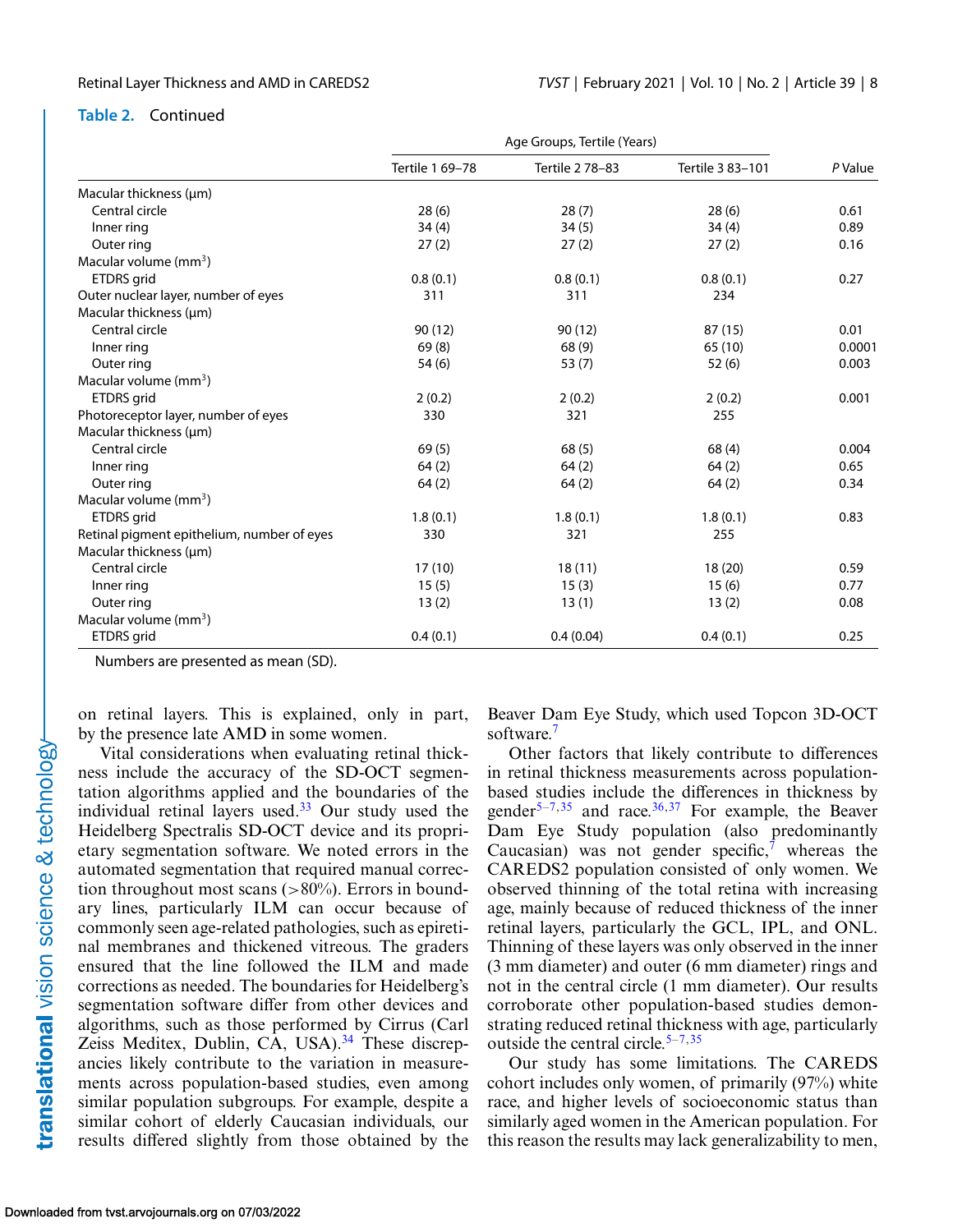### <span id="page-8-0"></span>**Table 3.** Mean Macular Thickness and Volume by AMD Outcome, Age Adjusted

|                                       |             |             | AMD                     |              |              |
|---------------------------------------|-------------|-------------|-------------------------|--------------|--------------|
|                                       | No AMD      |             | With AMD                |              | P Value      |
| Total retina, number of eyes          | 486         |             | 413                     |              |              |
| Macular thickness (µm)                |             |             |                         |              |              |
| Central circle                        | 277(2)      |             | 278(2)                  |              | 0.60<br>0.34 |
| Inner ring                            | 327(1)      |             | 326(1)                  |              |              |
| Outer ring<br>Macular volume $(mm3)$  | 282(1)      |             | 281(1)                  |              | 0.35<br>0.27 |
| ETDRS grid                            | 8.2(0.02)   |             |                         |              |              |
|                                       |             |             | 8.2(0.02)<br><b>AMD</b> |              |              |
|                                       | No AMD      | Early AMD   | Intermediate AMD        | Late AMD     | P Value      |
| Total retina, number of eyes          | 486         | 205         | 185                     | 23           |              |
| Macular thickness (µm)                |             |             |                         |              |              |
| Central circle                        | 277(2)      | 276(2)      | 279(3)                  | 285 (17)     | 0.35         |
| Inner ring                            | 327(1)      | 326(1)      | 327(1)                  | 317(6)       | 0.26         |
| Outer ring                            | 282(1)      | 281(1)      | 282(1)                  | 278(2)       | 0.51         |
| Macular volume $(mm3)$                |             |             |                         |              |              |
| ETDRS grid                            | 8.2(0.02)   | 8.2(0.03)   | 8.3(0.03)               | 8.1(0.08)    | 0.41         |
| Inner retinal layers, number of eyes  | 457         | 194         | 177                     | 21           |              |
| Macular thickness (µm)                |             |             |                         |              |              |
| Central circle                        | 189.1 (1.3) | 189.1 (1.6) | 189.0 (1.8)             | 165.0(8.1)   | 0.11         |
| Inner ring                            | 246.5(0.9)  | 245.8(1.1)  | 245.5(1.1)              | 223.4(4.6)   | 0.003        |
| Outer ring                            | 203.7(0.7)  | 203.3(0.9)  | 203.8(0.8)              | 197.1 (2.3)  | 0.25         |
| Macular volume $(mm3)$                |             |             |                         |              |              |
| ETDRS grid                            | 6.02(0.02)  | 5.99(0.03)  | 6.01(0.02)              | 5.71 (0.08)  | 0.05         |
| Outer retinal layers, number of eyes  | 486         | 205         | 185                     | 23           |              |
| Macular thickness (µm)                |             |             |                         |              |              |
| Central circle                        | 84.9 (0.4)  | 84.1 (0.4)  | 87.2 (0.9)              | 119.7 (16.0) | 0.009        |
| Inner ring                            | 79.0 (0.2)  | 78.7 (0.2)  | 80.2(0.3)               | 93.1(5.7)    | 0.002        |
| Outer ring                            | 77.2(0.1)   | 77.1(0.1)   | 77.6 (0.2)              | 79.6 (1.2)   | 0.009        |
| Macular volume (mm <sup>3</sup> )     |             |             |                         |              |              |
| ETDRS grid                            | 2.20(0.004) | 2.19(0.005) | 2.22(0.006)             | 2.37 (0.071) | 0.002        |
| Nerve fiber layer, number of eyes     | 467         | 198         | 175                     | 23           |              |
| Macular thickness (µm)                |             |             |                         |              |              |
| Central circle                        | 13.2(0.2)   | 13.2(0.2)   | 13.1(0.2)               | 13.8(0.7)    | 0.81         |
| Inner ring                            | 23.8(0.2)   | 23.7(0.2)   | 23.2(0.2)               | 23.7(0.6)    | 0.07         |
| Outer ring                            | 39.2 (0.4)  | 39.0(0.4)   | 38.6 (0.4)              | 40.7(1.3)    | 0.64         |
| Macular volume $(mm3)$                |             |             |                         |              |              |
| ETDRS grid                            | 0.99(0.01)  | 0.98(0.01)  | 0.97(0.01)              | 1.02(0.03)   | 0.42         |
| Ganglion cell layer, number of eyes   | 466         | 197         | 175                     | 22           |              |
| Macular thickness (µm)                |             |             |                         |              |              |
| Central circle                        | 16.5(0.5)   | 16.4(0.4)   | 16.0(0.3)               | 16.7(1.2)    | 0.53         |
| Inner ring                            | 45.4 (0.3)  | 45.1 (0.4)  | 45.0 (0.4)              | 41.8(1.4)    | 0.05         |
| Outer ring                            | 29.6(0.2)   | 29.7(0.4)   | 29.9(0.2)               | 28.4(0.7)    | 0.88         |
| Macular volume (mm <sup>3</sup> )     |             |             |                         |              |              |
| ETDRS grid                            | 0.92(0.01)  | 0.92(0.01)  | 0.93(0.01)              | 0.85(0.03)   | 0.33         |
| Inner plexiform layer, number of eyes | 461         | 193         | 175                     | 12           |              |
| Macular thickness (µm)                |             |             |                         |              |              |
| Central circle                        | 21.3(0.2)   | 21.4(0.3)   | 21.5(0.3)               | 21.6(1.4)    | 0.39         |
| Inner ring                            | 37.6 (0.2)  | 37.5(0.2)   | 37.5 (0.2)              | 36.4(0.9)    | 0.39         |
|                                       |             |             |                         |              |              |
| Outer ring                            | 25.3(0.1)   | 25.2(0.1)   | 25.3(0.1)               | 25.2(0.4)    | 0.63         |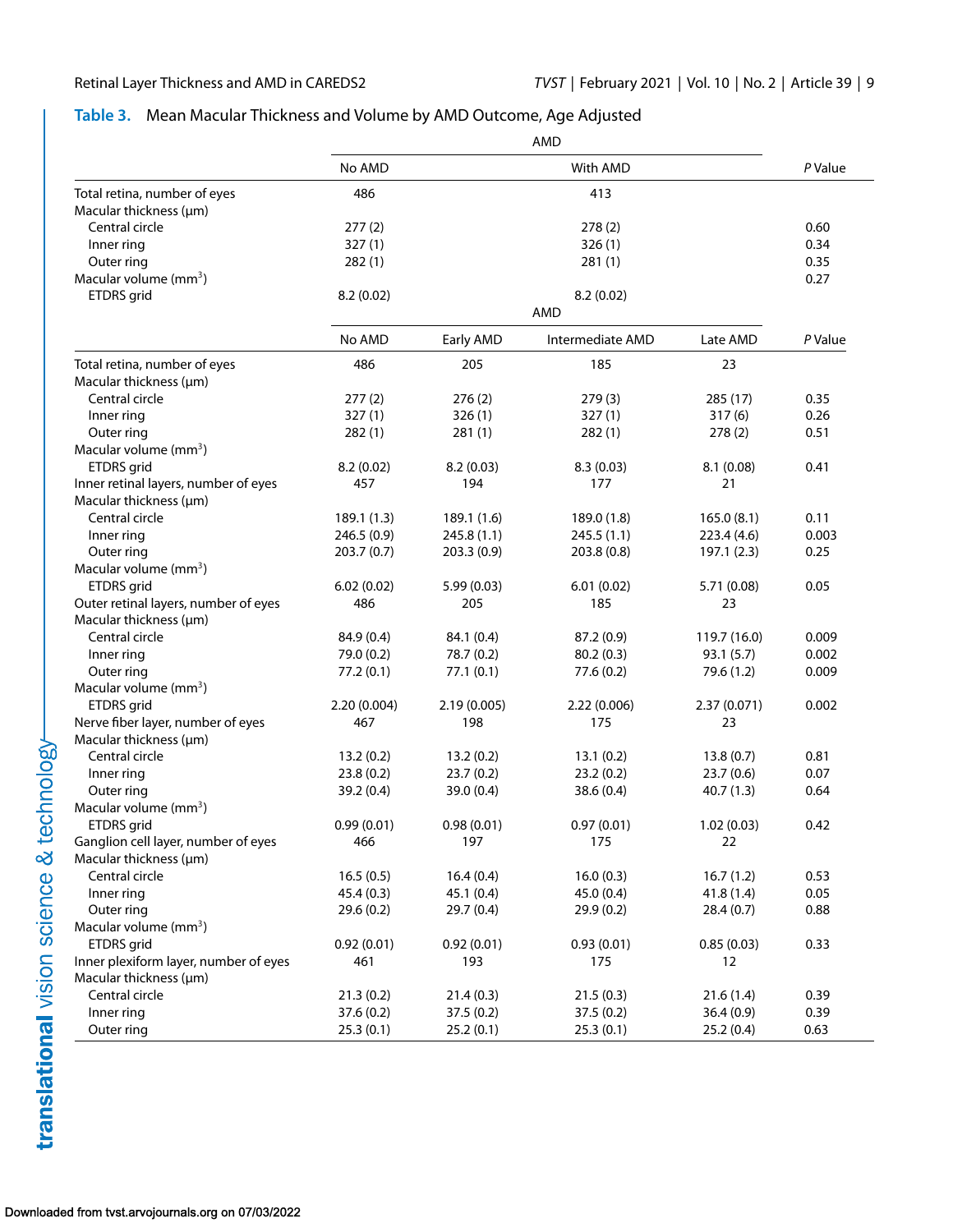#### **Table 3.** Continued

|                                            |              |              | <b>AMD</b>   |              |         |
|--------------------------------------------|--------------|--------------|--------------|--------------|---------|
|                                            | No AMD       |              | With AMD     |              | P Value |
| Macular volume (mm <sup>3</sup> )          |              |              |              |              |         |
| <b>ETDRS</b> grid                          | 0.79(0.004)  | 0.79(0.004)  | 0.79(0.004)  | 0.78(0.013)  | 0.58    |
| Inner nuclear layer, number of eyes        | 461          | 193          | 175          | 12           |         |
| Macular thickness (um)                     |              |              |              |              |         |
| Central circle                             | 22.5(0.3)    | 23.5(0.5)    | 23.4(0.6)    | 23.2(2.3)    | 0.09    |
| Inner ring                                 | 38.7(0.2)    | 38.7(0.2)    | 38.8(0.3)    | 37.4(0.9)    | 0.91    |
| Outer ring                                 | 30.1(0.1)    | 30.2(0.1)    | 30.2(0.2)    | 30.4(0.5)    | 0.45    |
| Macular volume (mm <sup>3</sup> )          |              |              |              |              |         |
| ETDRS grid                                 | 0.9(0.004)   | 0.9(0.004)   | 0.9(0.005)   | 0.9(0.02)    | 0.54    |
| Outer plexiform layer, number of eyes      | 466          | 194          | 178          | 14           |         |
| Macular thickness (µm)                     |              |              |              |              |         |
| Central circle                             | 27.9(0.3)    | 28.7(0.5)    | 28.3(0.5)    | 26.3(1.9)    | 0.53    |
| Inner ring                                 | 33.7(0.2)    | 33.8 (0.3)   | 34.1(0.3)    | 33.7 (1.0)   | 0.27    |
| Outer ring                                 | 26.8(0.1)    | 26.8(0.1)    | 26.9(0.1)    | 27.1(0.8)    | 0.52    |
| Macular volume (mm <sup>3</sup> )          |              |              |              |              |         |
| ETDRS grid                                 | 0.802(0.003) | 0.801(0.004) | 0.807(0.005) | 0.804(0.020) | 0.46    |
| Outer nuclear layer, number of eyes        | 466          | 194          | 178          | 14           |         |
| Macular thickness (µm)                     |              |              |              |              |         |
| Central circle                             | 89.5(0.7)    | 87.8 (1.0)   | 90.1(0.9)    | 73.7(5.6)    | 0.17    |
| Inner ring                                 | 67.9(0.5)    | 67.8(0.6)    | 68.2(0.6)    | 53.3(3.6)    | 0.08    |
| Outer ring                                 | 53.1(0.3)    | 53.5(0.4)    | 53.8(0.4)    | 49.7 (1.2)   | 0.45    |
| Macular volume (mm <sup>3</sup> )          |              |              |              |              |         |
| ETDRS grid                                 | 1.6(0.01)    | 1.6(0.01)    | 1.6(0.01)    | 1.5(0.05)    | 0.65    |
| Photoreceptor layer, number of eyes        | 486          | 205          | 185          | 23           |         |
| Macular thickness (µm)                     |              |              |              |              |         |
| Central circle                             | 68.6(0.2)    | 67.8(0.3)    | 67.5(0.3)    | 66.8(1.6)    | 0.0008  |
| Inner ring                                 | 64.4(0.1)    | 64.1(0.1)    | 64.2(0.1)    | 65.0(1.0)    | 0.52    |
| Outer ring                                 | 64.0 (0.01)  | 63.9(0.1)    | 64.1(0.1)    | 63.8(0.4)    | 0.75    |
| Macular volume (mm <sup>3</sup> )          |              |              |              |              |         |
| ETDRS grid                                 | 1.82(0.003)  | 1.81 (0.004) | 1.81(0.004)  | 1.82(0.014)  | 0.47    |
| Retinal pigment epithelium, number of eyes | 486          | 205          | 185          | 23           |         |
| Macular thickness (µm)                     |              |              |              |              |         |
| Central circle                             | 16.1(0.2)    | 16.3(0.2)    | 19.9(0.9)    | 53.1 (16.0)  | 0.001   |
| Inner ring                                 | 14.5(0.1)    | 14.7(0.1)    | 16.0(0.3)    | 28.5(5.6)    | 0.0005  |
| Outer ring                                 | 13.2(0.1)    | 13.2(0.1)    | 13.5(0.1)    | 16.0(1.3)    | 0.002   |
| Macular volume (mm <sup>3</sup> )          |              |              |              |              |         |
| ETDRS grid                                 | 0.38(0.002)  | 0.385(0.002) | 0.403(0.004) | 0.564(0.070) | 0.0003  |

Numbers are presented as least squared mean (SE).

and to women of other races and socioeconomic status (Mares et al., unpublished data). Another limitation is the cross-sectional study design, which limits inferences about causal relationships between the observed associations. In addition, we did not control for axial length and refractive error, whereas previous studies reported that both axial length and refractive errors can influence the macular thickness measurements, particularly in eyes with high axial lengths.<sup>5–7,[35,38,39](#page-13-0)</sup> The mean axial length in the population was 23.6 (SD 1.1) and percentage of women with axial length  $>$  26 mm was small at 3% and not expected to affect study data. In addition, unlike other SD-OCT devices, the Heidelberg software applies model eye

parameters to correct for ocular magnification.<sup>40</sup> Last, we did not control for other diseases that may affect thickness measurements, such as neurodegenerative diseases.[4](#page-11-0)

Despite these limitations, our study has several strengths. CAREDS2 involved a unique and wellcharacterized cohort of older women, for the study of age-related changes in the eye. An important strength is the age range of CAREDS2 study participants, with few studies containing participants with a mean age of 83 years and age range up to 101 years. We did manual editing of all segmented layers throughout the entire ETDRS grid, which provides the most accurate retinal thickness measurements. In addition, expert graders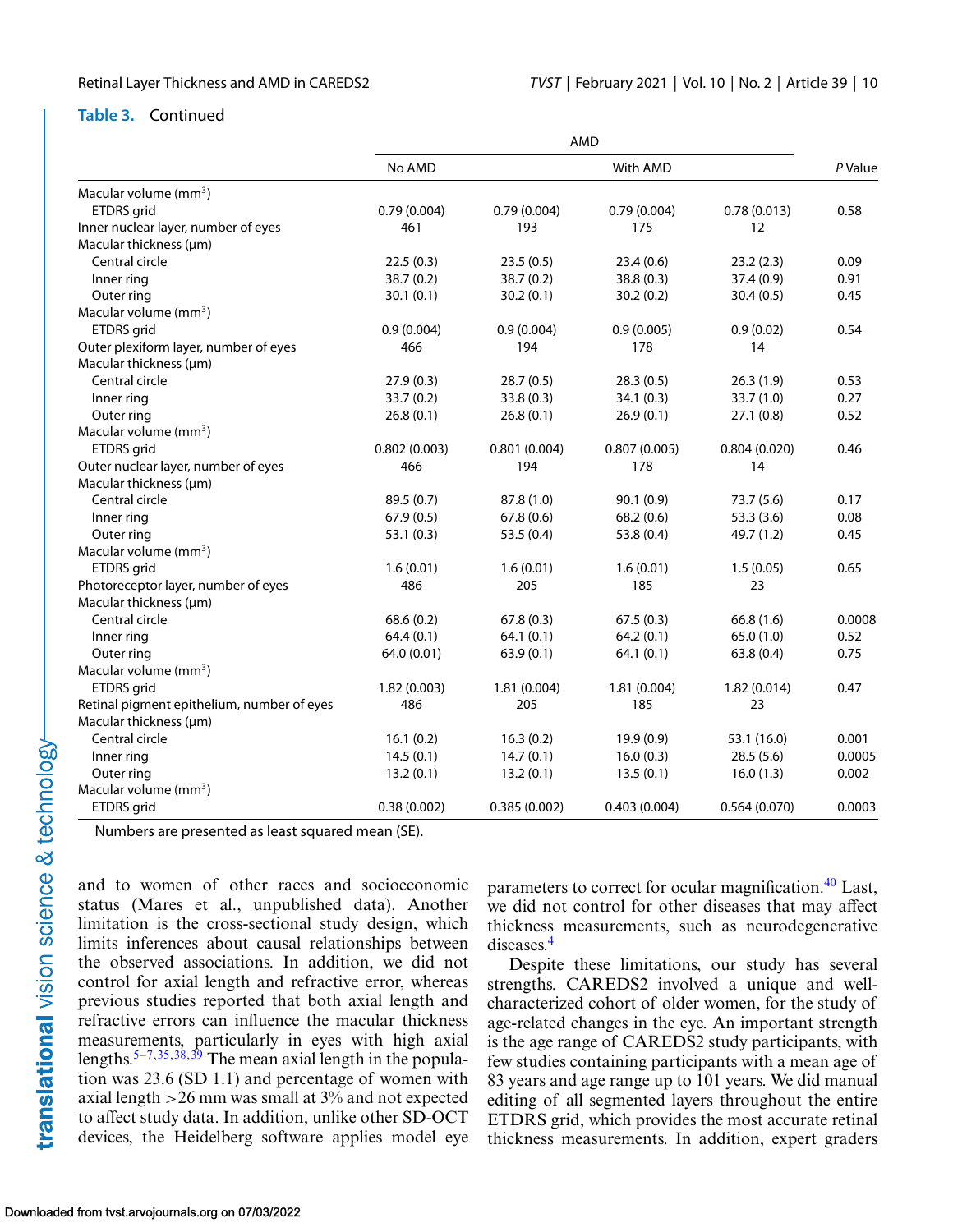|                            |     | All Eyes           |     | Eye Without<br>Cataract |     | <b>Eyes Without Cataract</b><br>and Late AMD |  |
|----------------------------|-----|--------------------|-----|-------------------------|-----|----------------------------------------------|--|
| Retinal Layers, (µm)       | N   | Beta Estimate      | N   | <b>Beta Estimate</b>    | N   | <b>Beta Estimate</b>                         |  |
| Nerve fiber layer          | 865 | $-0.128$           | 730 | $-0.061$                | 710 | $-0.053$                                     |  |
| Ganglion cell layer        | 863 | 0.008              | 730 | 0.010                   | 710 | 0.004                                        |  |
| Inner plexiform layer      | 818 | 0.108              | 691 | 0.125                   | 680 | 0.112                                        |  |
| Inner nuclear layer        | 818 | $-0.035$           | 691 | $-0.027$                | 680 | $-0.030$                                     |  |
| Outer plexiform layer      | 824 | 0.040              | 697 | 0.041                   | 684 | 0.034                                        |  |
| Outer nuclear layer        | 824 | 0.096 <sup>a</sup> | 697 | 0.079 <sup>a</sup>      | 684 | 0.047                                        |  |
| Photoreceptor layer        | 865 | $-0.023$           | 730 | $-0.067$                | 710 | $-0.040$                                     |  |
| Retinal pigment epithelium | 865 | $-0.062$           | 730 | $-0.061$                | 710 | $-0.024$                                     |  |

<span id="page-10-0"></span>

|  | Table 4. Association Between Retinal Layer Thickness and Best Corrected Visual Acuity |  |  |  |  |
|--|---------------------------------------------------------------------------------------|--|--|--|--|
|--|---------------------------------------------------------------------------------------|--|--|--|--|

 ${}^{a}P$  < 0.05.

evaluated each individual retinal layer for confounding pathology that may alter the thickness measurements.

# **Conclusions**

We provide normative macular thickness data for a unique and well-characterized cohort of women, mostly white, aged 69 to 101 years in the CAREDS2 study, an ancillary study of the WHI-OS. The peripheral macula thinned with increasing age, particularly in the GCL, IPL, and ONL of the inner retina. Retinal thickness did not differ between eyes with AMD compared to without AMD in the neural retina (retina without the RPE layer). Greater thickness in the ONL may confer advantages for visual acuity, independent of age and AMD. Additional studies of retinal thickness in relation to vision function could enhance our understanding of the value in retinal thickness measurements in clinical practice.

With the population aging in the United States and a likely increase in the prevalence of age-related diseases, including AMD, our study will help to better understand AMD among older women. In addition, the results of the current analysis can be used in future epidemiological and clinical studies evaluating the associations between the macular thickness and age-related diseases.

# **Acknowledgments**

The authors are grateful for the time and energy that the CAREDS2 participants devoted to collecting the data which informed this work. The authors also thank Elizabeth Showers, at the University of Wisconsin Photographic Reading Center, for her assistance with project management.

\*The Second Carotenoids in Age-Related Eye Disease Study Research Group:

University of Wisconsin – Madison: Julie Mares, Barbara Blodi, Yao Liu, Amitha Domalpally, Corinne Engelman, Ronald Gangnon, Gloria Sarto; Oregon Health Sciences University: Steven Bailey, Erin LeBlanc (Kaiser-Permanente); University of Iowa: Karen Gehrs, Robert Wallace, Jennifer Robinson; Women's Health Initiative: Lesley Tinker; University of Texas: D. Max Snodderly; University of Georgia: Randy Hammond; University at Buffalo: Amy Millen; Tufts University: Elizabeth Johnson; CAREDS 2 Examiners and Clinical Coordinators: Portland, OR: Jennifer Maykoski, Ann Lundquist; Madison, WI: Chris Smith, Kim Wood, Jennie Perry-Raymond; Iowa City, IA: Heather Stockman, Jean Walshire, and Christine Sinkey.

CAREDS2 Coordinating Center Staff at the University of Wisconsin – Madison. Thomas Lawler, Courtney Blomme, Kim Wood, Kristen Hall, Diane Pauk, Esther Mezhibovsky; Scientists: Krista Christensen, and Marine Nalbandyan.

Short list of WHI investigators: Program Office: (National Heart, Lung, and Blood Institute, Bethesda, MD) Jacques Rossouw, Shari Ludlam, Dale Burwen, Joan McGowan, Leslie Ford, and Nancy Geller.

Clinical Coordinating Center: Clinical Coordinating Center: (Fred Hutchinson Cancer Research Center, Seattle, WA) Garnet Anderson, Ross Prentice, Andrea LaCroix, and Charles Kooperberg.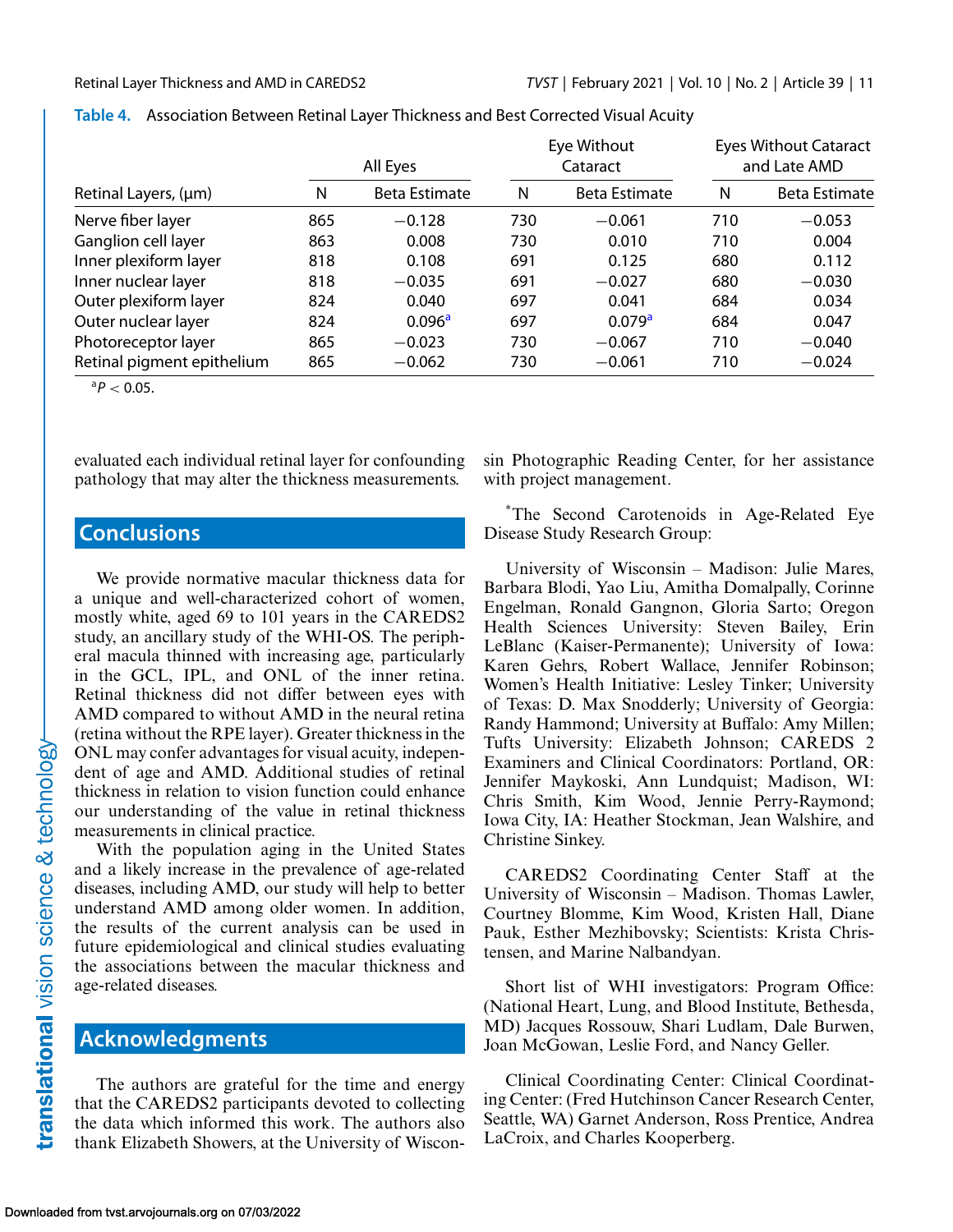<span id="page-11-0"></span>

Investigators and Academic Centers: (Brigham and Women's Hospital, Harvard Medical School, Boston, MA) JoAnn E. Manson; (MedStar Health Research Institute/Howard University, Washington, DC) Barbara V. Howard; (Stanford Prevention Research Center, Stanford, CA) Marcia L. Stefanick; (The Ohio State University, Columbus, OH) Rebecca Jackson; (University of Arizona, Tucson/Phoenix, AZ) Cynthia A. Thomson; (University at Buffalo, Buffalo, NY) Jean Wactawski-Wende; (University of Florida, Gainesville/Jacksonville, FL) Marian Limacher; (University of Iowa, Iowa City/Davenport, IA) Robert Wallace; (University of Pittsburgh, Pittsburgh, PA) Lewis Kuller; (Wake Forest University School of Medicine, Winston-Salem, NC) Sally Shumaker.

Women's Health Initiative Memory Study: (Wake Forest University School of Medicine, Winston-Salem, NC) Sally Shumaker. https://www.whi.org/ [researchers/Documents%20%20Write%20a%20Paper/](https://www.whi.org/researchers/Documents2020Write20a20Paper/WHI20Investigator20Long20List.pdf) WHI%20Investigator%20Long%20List.pdf.

Supported by National Eye Institute grants EY013018, EY016886 and EY025292, and a supplement to EY025292-01S1 from the Office of Dietary Supplements. This work was also supported in part by an unrestricted grant from Research to Prevent Blindness, Inc. to the UW Madison Department of Ophthalmology and Visual Sciences, and in part by a National Eye Institute Vision Research Core grant (P30 EY016665) to the UW Madison Department of Ophthalmology and Visual Sciences. The WHI program is funded by the National Heart, Lung, and Blood Institute, National Institutes of Health through contracts N01WH22110, 24152, 32100-2, 32105-6, 32108-9, 32111-13, 32115, 32118-32119, 32122, 2107-26, 42129-32, and 44221. The project described was supported by the Clinical and Translational Science Award (CTSA) program, through the NIH National Center for Advancing Translational Sciences (NCATS), grant UL1TR002373. The content is solely the responsibility of the authors and does not necessarily represent the official views of the NIH.

The WHI program is funded by the National Heart, Lung, and Blood Institute, National Institutes of Health, U.S. Department of Health and Human Services through contracts HHSN268201600018C, HHSN268201600001C, HHSN268201600002C, HHSN268201600003C, and HHSN268201600004C.

Disclosure: **T. Etheridge,** None; **Z. Liu,** None; **M. Nalbandyan,** None; **S. Cleland,** None; **B.A. Blodi,** None; **J.A. Mares,** None; **S. Bailey,** None; **R. Wallace,** None; **K. Gehrs,** None; **L.F. Tinker,** None; **R. Gangnon,** None; **A. Domalpally,** None

# **References**

- 1. Chen TC, Cense B, Pierce MC, et al. Spectral domain optical coherence tomography: ultra-high speed, ultra-high resolution ophthalmic imaging. *Arch Ophthalmol*. 2005;123:1715–1720.
- 2. Sohn EH, Chen JJ, Lee K, Niemeijer M, Sonka M, Abràmoff MD. Reproducibility of diabetic macular edema estimates from SD-OCT is affected by the choice of image analysis algorithm. *Invest Ophthalmol Vis Sci*. 2013;54:4184–4188.
- 3. Keane PA, Patel PJ, Liakopoulos S, Heussen FM, Sadda SR, Tufail A. Evaluation of agerelated macular degeneration with optical coherence tomography. *Surv Ophthalmol*. 2012;57:389– 414.
- 4. Satue M, Obis J, Rodrigo MJ, et al. Optical Coherence Tomography as a Biomarker for Diagnosis, Progression, and Prognosis of Neurodegenerative Diseases. *J Ophthalmol*. 2016;2016:8503859.
- 5. Duan XR, Liang YB, Friedman DS, et al. Normal macular thickness measurements using optical coherence tomography in healthy eyes of adult Chinese persons: the Handan Eye Study. *Ophthalmology*. 2010;117:1585–1594.
- 6. Gupta P, Sidhartha E, Tham YC, et al. Determinants of macular thickness using spectral domain optical coherence tomography in healthy eyes: the Singapore Chinese Eye study. *Invest Ophthalmol Vis Sci*. 2013;54:7968–7976.
- 7. Myers CE, Klein BE, Meuer SM, et al. Retinal thickness measured by spectral-domain optical coherence tomography in eyes without retinal abnormalities: the Beaver Dam Eye Study. *Am J Ophthalmol*. 2015;159:445–456.e441.
- 8. von Hanno T, Lade AC, Mathiesen EB, Peto T, Njølstad I, Bertelsen G. Macular thickness in healthy eyes of adults ( $N = 4508$ ) and relation to sex, age and refraction: the Tromsø Eye Study (2007-2008). *Acta Ophthalmol*. 2017;95:262–269.
- 9. Invernizzi A, Pellegrini M, Acquistapace A, et al. Normative Data for Retinal-Layer Thickness Maps Generated by Spectral-Domain OCT in a White Population. *Ophthalmol Retina*. 2018;2:808–815.e801.
- 10. Dai W, Tham YC, Chee ML, et al. Normative pattern and determinants of outer retinal thickness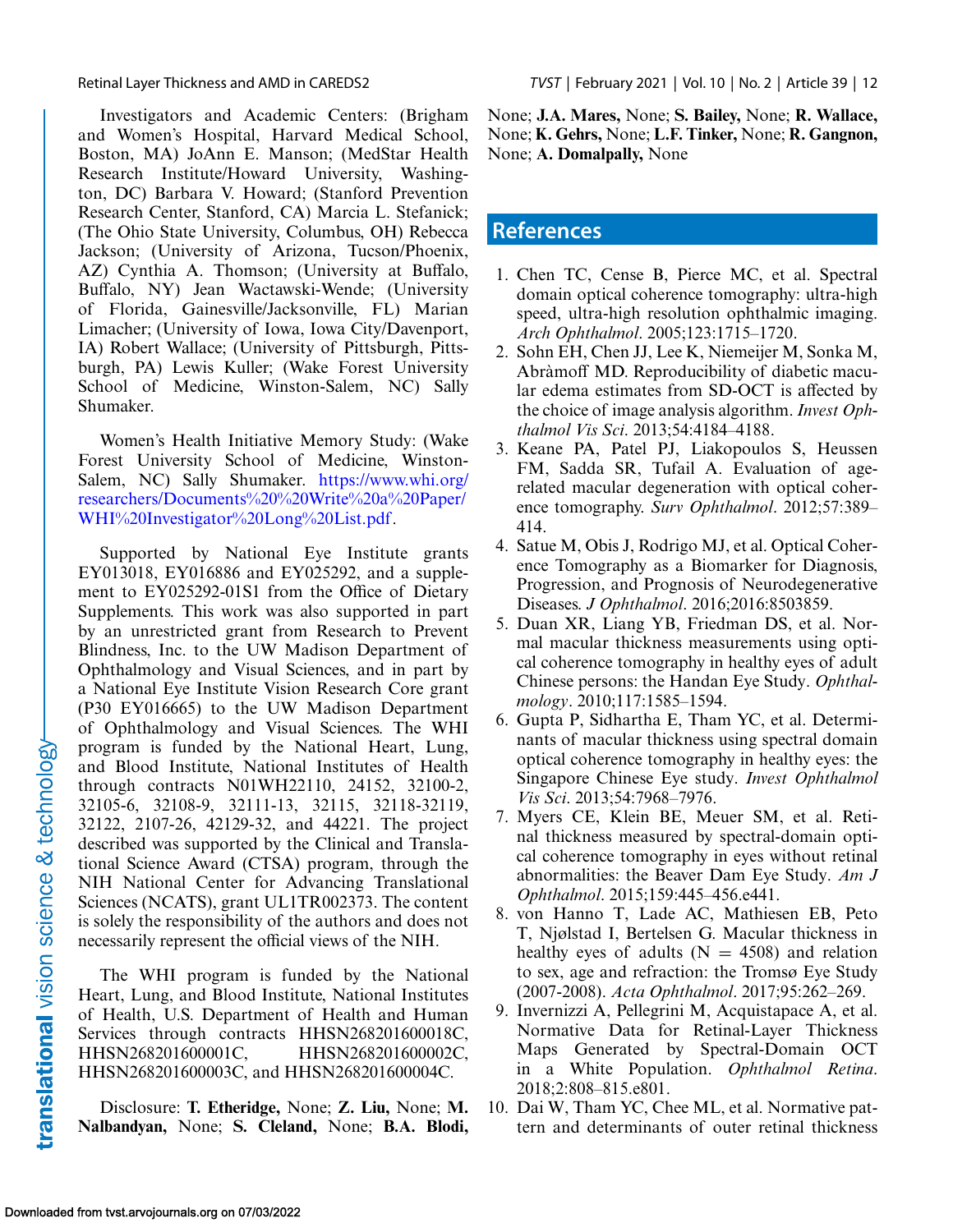in an Asian population: the Singapore Epidemiology of Eye Diseases Study. *Br J Ophthalmol*. 2019;103:1406–1412.

- 11. Khawaja AP, Chua S, Hysi PG, et al. Comparison of associations with different macular inner retinal thickness parameters in a large cohort: the UK Biobank. *Ophthalmology*. 2020;127:62–71.
- 12. Wang Q, Wei WB, Wang YX, et al. Thickness of individual layers at the macula and associated factors: the Beijing Eye Study 2011. *BMC Ophthalmol*. 2020;20:49.
- 13. Moeller SM, Parekh N, Tinker L, et al. Associations between intermediate age-related macular degeneration and lutein and zeaxanthin in the Carotenoids in Age-related Eye Disease Study (CAREDS): ancillary study of the Women's Health Initiative. *Arch Ophthalmol*. 2006;124:1151–1162.
- 14. Langer RD, White E, Lewis CE, Kotchen JM, Hendrix SL, Trevisan M. The Women's Health Initiative Observational Study: baseline characteristics of participants and reliability of baseline measures. *Ann Epidemiol*. 2003;13:S107–121.
- 15. Davis MD, Gangnon RE, Lee LY, et al. The Age-Related Eye Disease Study severity scale for agerelated macular degeneration: AREDS Report No. 17. *Arch Ophthalmol*. 2005;123:1484–1498.
- 16. National Eye Institute (NEI) Age-Related Eye Disease Study (AREDS). Chapter 7: Examination Procedures, https://www.ncbi.nlm.nih.gov/ [projects/gap/cgi-bin/document.cgi?study\\_id=](https://www.ncbi.nlm.nih.gov/projects/gap/cgi-bin/document.cgi?study10id10phs000001.v3.p1&phd107#Sec7.2.3) phs000001.v3.p1&phd=7#Sec7.2.3.
- 17. Spaide RF, Curcio CA. Anatomical correlates to the bands seen in the outer retina by optical coherence tomography: literature review and model. *Retina*. 2011;31:1609–1619.
- 18. Staurenghi G, Sadda S, Chakravarthy U, Spaide RF, INfOCTIO Panel. Proposed lexicon for anatomic landmarks in normal posterior segment spectral-domain optical coherence tomography: the IN•OCT consensus. *Ophthalmology*. 2014;121:1572–1578.
- 19. Cuenca N, Ortuño-Lizarán I, Pinilla I. Cellular characterization of OCT and outer retinal bands using specific immunohistochemistry markers and clinical implications. *Ophthalmology*. 2018;125:407–422.
- 20. Sarks SH. Ageing and degeneration in the macular region: a clinico-pathological study. *Br J Ophthalmol*. 1976;60:324–341.
- 21. Ramrattan RS, Van der Schaft TL, Mooy CM, de Bruijn WC, Mulder PG, de Jong PT. Morphometric analysis of Bruch's membrane, the choriocap-

<span id="page-12-0"></span>Retinal Layer Thickness and AMD in CAREDS2 *TVST* | February 2021 | Vol. 10 | No. 2 | Article 39 | 13

illaris, and the choroid in aging. *Invest Ophthalmol Vis Sci*. 1994;35:2857–2864.

- 22. Gao H, Hollyfield JG. Aging of the human retina. Differential loss of neurons and retinal pigment epithelial cells. *Invest Ophthalmol Vis Sci*. 1992;33:1–17.
- 23. Sung KR, Wollstein G, Bilonick RA, et al. Effects of age on optical coherence tomography measurements of healthy retinal nerve fiber layer, macula, and optic nerve head. *Ophthalmology*. 2009;116:1119–1124.
- 24. Rao HL, Kumar AU, Babu JG, Kumar A, Senthil S, Garudadri CS. Predictors of normal optic nerve head, retinal nerve fiber layer, and macular parameters measured by spectral domain optical coherence tomography. *Invest Ophthalmol Vis Sci*. 2011;52:1103–1110.
- 25. Demirkaya N, van Dijk HW, van Schuppen SM, et al. Effect of age on individual retinal layer thickness in normal eyes as measured with spectral-domain optical coherence tomography. *Invest Ophthalmol Vis Sci*. 2013;54:4934– 4940.
- 26. Kelty PJ, Payne JF, Trivedi RH, Kelty J, Bowie EM, Burger BM. Macular thickness assessment in healthy eyes based on ethnicity using Stratus OCT optical coherence tomography. *Invest Ophthalmol Vis Sci*. 2008;49:2668–2672.
- 27. Schmidt-Erfurth U, Waldstein SM, Klimscha S, et al. Prediction of Individual Disease Conversion in Early AMD Using Artificial Intelligence. *Invest Ophthalmol Vis Sci*. 2018;59:3199–3208.
- 28. Abdelfattah NS, Zhang H, Boyer DS, et al. Drusen volume as a predictor of disease progression in patients with late age-related macular degeneration in the fellow eye. *Invest Ophthalmol Vis Sci*. 2016;57:1839–1846.
- 29. Pinilla I, Idoipe M, Perdices L, et al. Changes in total and inner retinal thicknesses in type 1 diabetes with no retinopathy after 8 years of followup. *Retina*. 2020;40:1379–1386.
- 30. Koo HC, Rhim WI, Lee EK. Morphologic and functional association of retinal layers beneath the epiretinal membrane with spectral-domain optical coherence tomography in eyes without photoreceptor abnormality. *Graefes Arch Clin Exp Ophthalmol*. 2012;250:491–498.
- 31. Kim JH, Lee HS, Kim NR, Seong GJ, Kim CY. Relationship Between Visual Acuity and Retinal Structures Measured by Spectral Domain Optical Coherence Tomography in Patients With Open-Angle Glaucoma. *Invest Ophthalmol Vis Sci*. 2014;55:4801–4810.